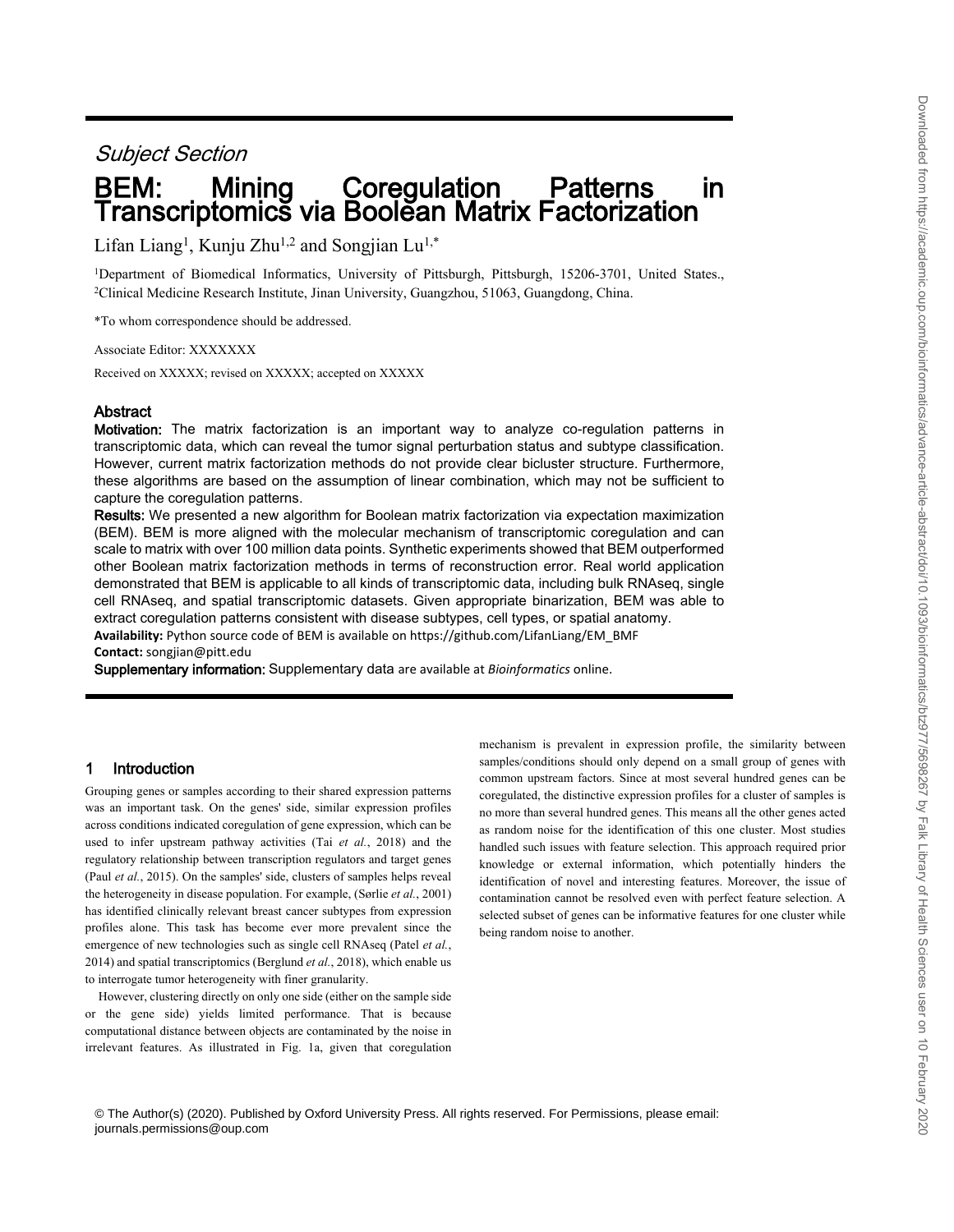

Fig. 1. Figure (a) shows the assumed generative process of transcriptomic data, where a regulatory factor present in a subset of samples causes a similar expression status in a subset of genes. Hence identifying the group of samples with the same regulatory factor require only the corresponding subset of regulated genes. In Fig (b) the identification of regulatory factors / biclusters are transformed into dense binartite graph problem, where an edge between sample and gene encodes gene activation or differential expression in a sample. Fig (c) showed that by transforming the bipartite graph as an unweighted adjacency matrix, Boolean matrix factorization can be viewed as a problem of permuting rows and columns to uncover dense block patterns corresponding to dense bipartite subgraphs.

**Fig. 2.** Figure on the left showed a scenario where dense blocks (most values are 1) comply



with uniform Bernoulli prior and thus have roughly the same shape  $(6×6)$ ; figure on the right showed a more realistic scenario where blocks are allowed to have various shapes.

Thus, biclustering should be a natural choice when it comes to high dimensional gene expressions analysis. By finding clusters and their corresponding features simultaneously, biclustering directly resolved the contamination issues above. Since first proposed by (Cheng and Church, 2000), various biclustering algorithms have been developed and applied to gene expression data (Xie *et al.*, 2019). However, most biclustering algorithms (Tanay *et al.*, 2002; Bergmann *et al.*, 2003; Li *et al.*, 2009) are heuristic-based with local iterative search. Thus these algorithms are mostly used to identify subtle gene-sample substructure, rather than tasks requiring systematic analysis of sample heterogeneity such as subtype classification or cell type deconvolution.

Another popular approach is to factorize the gene-sample matrix (Stein-O'Brien *et al.*, 2018). As an example, nonnegative matrix factorization (NMF) has been widely used in gene expression analysis in the past decade (Brunet *et al.*, 2004). By performing dimension reduction on both columns and rows, the matrix factorization approach provides more information about the global heterogeneity. Recently, a comprehensive evaluation (Saelens *et al.*, 2018) showed that matrix factorization outperforms clustering and biclustering in terms of identifying

coexpression modules. However, this approach does not explicitly provide clustering structures. Even for methods that provides bicluster structure (Hochreiter *et al.*, 2010), the assumption of linear combination may not be sufficient to capture the coregulation patterns in transcriptomic data.

A less well-known alternative, Boolean matrix factorization, performs systematic dimension reduction like the conventional matrix factorization methods while providing a clear clustering structures through the inferred Boolean factors. As illustrated in Fig. 1B&C, Boolean matrix factorization can be viewed as solutions to dense subgraph extraction, which directly connects to the graph theoretic biclustering model (Tanay *et al.*, 2002). Although dichotomization of gene expression matrix incurs loss of information, it greatly simplifies possible bicluster patterns (e.g. shift, scale, plaid) and noise patterns in the original data. Its performance on gene expression data was favorably compared with popular biclustering algorithms (Zhang *et al.*, 2010). Furthermore, recent advances on Boolean matrix factorization (Rukat *et al.*, 2017; Ravanbakhsh *et al.*, 2016) are able to find solutions robust against noise and distortion with linear complexity, which is of great practical values for high-throughput data analysis. By applying their methods to single cell RNAseq data, LoM (Rukat *et al.*, 2017) has accurately recovered certain cell types and corresponding markers.

However, to achieve such robustness and efficiency, recent Boolean matrix factorization algorithms (Rukat *et al.*, 2017; Ravanbakhsh *et al.*, 2016; Neumann, 2018) have made strong assumptions about the shape of the latent factors. As illustrated in Fig. 2, the fully Bayesian approach (Rukat *et al.*, 2017) assumed that Boolean factors were generated by a uniform Bernoulli distribution. Another algorithm (Neumann, 2018) assumed that one side of the matrix only contains clusters with relatively large size. Unfortunately, prior knowledge on factors' sizes are usually unavailable in transcriptomic data. Previous studies have shown that the number of genes within a coexpression module can be less than 100 (Padilha and Campello, 2017) or close to 1000 (van Dam *et al.*, 2018). The number of samples within a cluster are even more unpredictable. Thus, assumptions about bicluster sizes may impose strong bias in gene expression analysis.

In this study, we presented a new algorithm free of assumptions about Boolean factors while retaining the advantages of previous algorithms. As illustrated in Fig. 1, our algorithm aimed to identify Boolean factors accurately in a more realistic scenario where latent Boolean factors can take any shape.

As described in Section 3, our approach consists of three novel ideas: (1) allow the latent factors to vary by relaxing the parameters to be continuous values within [0, 1] sampled from Beta distribution; (2) reparameterize the parameters from [0, 1] to  $(-\infty, +\infty)$  thus making simple gradient ascent feasible; (3) uniform noise is directly modeled and jointly estimated with latent factors in an EM algorithm.

In Section 4, our algorithm was compared with LoM and message passing. Synthetic experiments showed that our algorithm outperformed both of them when latent factors' sizes varied considerably with each other and observation is not overwhelmed by noise. Real data experiment also indicated that our algorithm has extracted more information with the same number of latent factors

# **2 Methods**

## **2.1 Problem formulation**

The problem of Boolean matrix factorization (BMF) is to identify two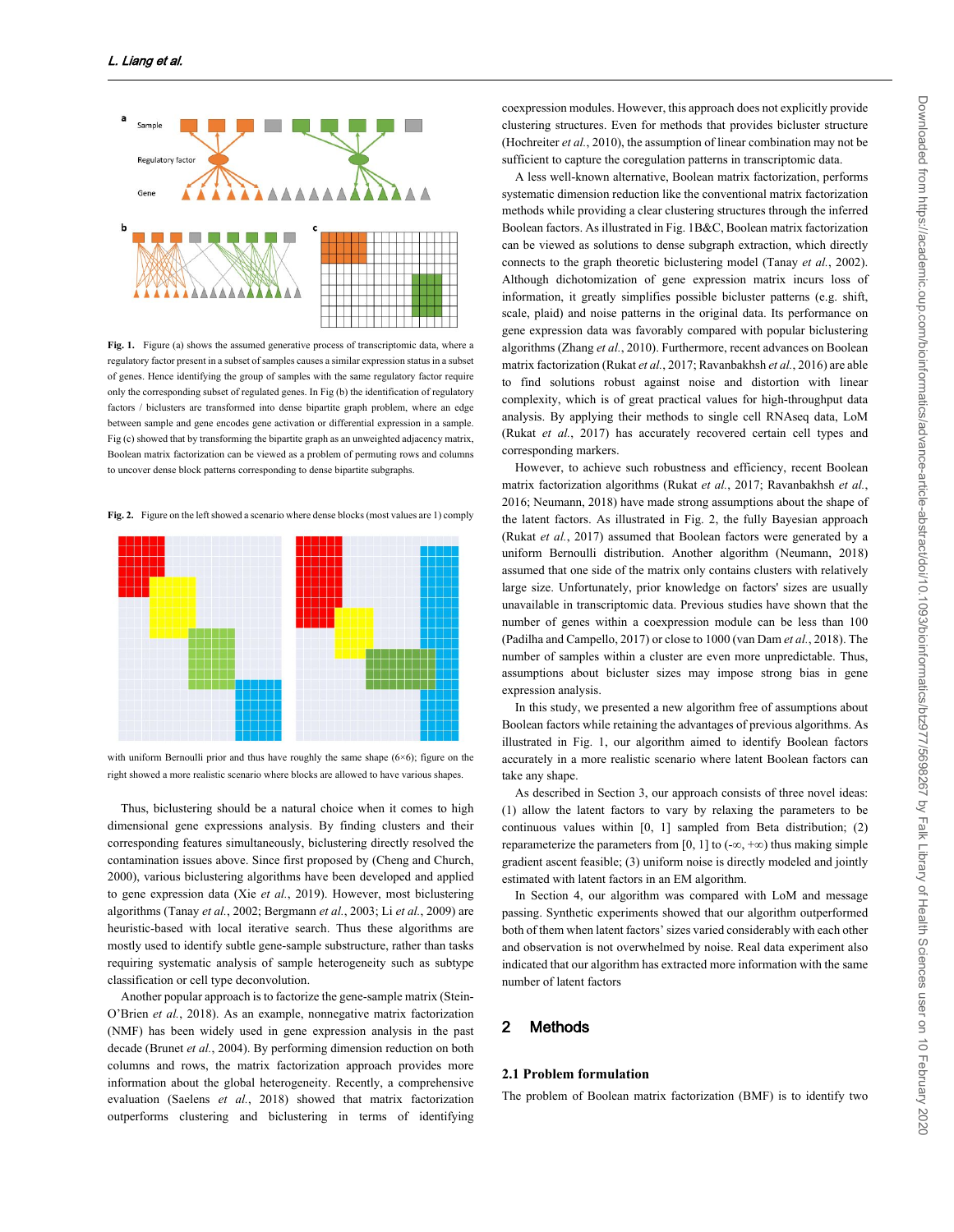binary matrices, U and Z, with rank L such that every element in the N by M binary matrix, X, is an OR mixture of AND product:

$$
X_{nm} = \vee_{l \leq L} (U_{nl} \wedge Z_{jl})
$$

here  $\vee$  is the OR operator and  $\wedge$  is the AND operator. In this study, however, a different formulation was adopted. We assume that each element of X,  $X_{nm}$ , is sampled from a different Bernoulli distribution. Similarly, every element in the latent factors is sampled from different Bernoulli distributions. The generative process of X can be described as follows:

$$
U_{nl} \sim Bernoulli(\mu_{nl})
$$
  
\n
$$
Z_{ml} \sim Bernoulli(\zeta_{ml})
$$
  
\n
$$
P_{nm} = 1 - P(X_{nm} = 0) = 1 - \prod_{l \le L} (1 - \mu_{nl} * \zeta_{ml})
$$
  
\n
$$
X_{nm} \sim Bernoulli(P_{nm})
$$

where  $\mu$  is a N×L matrix with values in [0, 1],  $\zeta$  is a M×L matrix with values in [0, 1]. Clearly, by forcing  $\mu$  and  $\zeta$  to be binary, our formulation will be identical to previous Bayesian approaches. Thus, our formulation is a generalized version of previous ones. With this approach, our goal for Boolean matrix factorization is to estimate the parameter  $\mu$  and  $\zeta$  instead of their samples U and Z.

### **2.2 Maximum likelihood estimation**

 $\mu$  and  $\zeta$  can be estimated by maximizing the log likelihood of X, which is:

$$
LL(\mu,\zeta;X) = \sum_{n \leq N, m \leq M} [X_{nm} \log P_{nm} + (1 - X_{nm}) \log (1 - P_{nm})]
$$

Conventional gradient descent is not application because  $\mu$  and  $\zeta$  need to be within the interval [0, 1]. Thus,  $\mu$  and  $\zeta$  are reparameterized as  $\sigma(A)$  and σ(B) elementwise:

$$
\mu_{nl} = 1/(1 + e^{-A_{nl}})
$$
  

$$
\zeta_{nl} = 1/(1 + e^{-B_{nl}})
$$

 With reparameterization, it becomes a problem of unconstrained nonlinear programming. A simple gradient ascent algorithm is sufficient to jointly optimize the estimators of A and B. The partial likelihood gradients regarding A is:

$$
\partial LL/\partial A_{il} = \sum_{m \leq M} \left[ \mu_{nl} \zeta_{ml} / (1 - \mu_{nl} \zeta_{ml}) (1 - \mu_{nl}) (1 - X_{nm} / P_{nm}) \right]
$$

Note that A and B are symmetric, thus the partial gradient of B can be computed similarly as A. In subsequent description, equations related to B and Z were also neglected due to this symmetry.

### **2.3 Noise estimation**

We further introduced a parameter,  $\epsilon$ , to explicitly model the probability that elements in X is contaminated by noise. In this scenario, the observed data,  $X^*$ , is generated as:

$$
C_{nm} \sim Bernoulli(\epsilon)
$$

$$
X_{nm}^* = ABS(X_{nm} - C_{nm})
$$

where  $C_{nm}$  is a N×M binary matrix with every element as a i.i.d sample from a Bernoulli distribution parameterized by a scalar  $\epsilon$  lying between [0, 1]. ABS is the function of taking absolute values. To reflect the addition of noise in the model, we need to add one step in the generative process:

$$
P^*=(1-\epsilon)P+\epsilon(1-P)
$$

The noisy observation,  $X^*$ , is sampled from  $P^*$  instead of P:

$$
X_{nm}^* \sim Bernoulli(P^*)
$$

Thus, the model likelihood becomes:

$$
LL(\mu,\zeta;X^*) = \sum_{n \le N, m \le M} [X^*_{nm} log P^*_{nm} + (1 - X^*_{nm}) log (1 - P^*_{nm})]
$$

To optimize the likelihood function regarding  $\mu$ ,  $\zeta$  and  $\epsilon$ , we applied the expectation maximization algorithm. In M step,  $\mu$  and  $\zeta$  are estimated with the same approach as described in Section 2.2. The difference is the presence of a fixed  $\epsilon$ , leading to a different equation for likelihood gradients:

$$
\frac{\partial LL/\partial A_{il}}{\partial x_{m} \leq M} = \frac{\partial LL/\partial A_{il}}{\partial x_{m} \leq M} \left[ \mu_{nl} \zeta_{ml} (1 - \mu_{nl}) (1 - P_{nm}) (1 - 2\epsilon) (P_{nm}^{*} - X_{ij}') / (1 - P_{nm}^{*}) / P_{nm}^{*} / (1 - \mu_{nl} \zeta_{ml}) \right]
$$

 In E step, based on the modified generative process described in the beginning of this section, the expected value of  $\epsilon$  is equivalent to the difference between the noisy observation, X\*, and the reconstructed data without noise,  $\overline{X}$ :

$$
\epsilon = |C|/(NM) = |\hat{X} - X^*|/(NM)
$$

 The estimate above is only approximate. The exact estimate should be the average difference between  $X^*$  and  $P^*$ . However, the exact estimate requires a much more stringent convergence criterion in the M step. During synthetic experiments, the performance of approximate estimate is not significantly different from the exact one. Thus, the approximate estimate of  $\epsilon$  was adopted.

#### **2.4 MAP Estimation as Regularization**

We further impose prior distribution on  $\mu$  and  $\zeta$ :

$$
\mu_{ml} \sim Beta(\alpha, \beta)
$$

 $\zeta_{ml} \sim Beta(\alpha, \beta)$ 

In practice,  $\mu$  and  $\zeta$  can comply with different Beta distributions. For the convenience of notation, we simply assume they have a common prior distribution. Thus  $\mu$  and  $\zeta$  are estimated based on Maximum a Posteriori (MAP) estimator. The posterior probability function of  $\mu$  and  $\zeta$  is:

 $\log [\Pr(X | \mu, \zeta, \epsilon)] = LL + (\alpha - 1)$  $\left[\sum_{m \leq M, l \leq L} log \mu_{ml} + \sum_{n \leq N, l \leq L} log \zeta_{nl}\right] + (\beta - 1)[$  $\sum_{m \leq M, l \leq L} \log (1 - \mu_{ml}) + \sum_{n \leq N, l \leq L} \log (1 - \zeta_{nl})$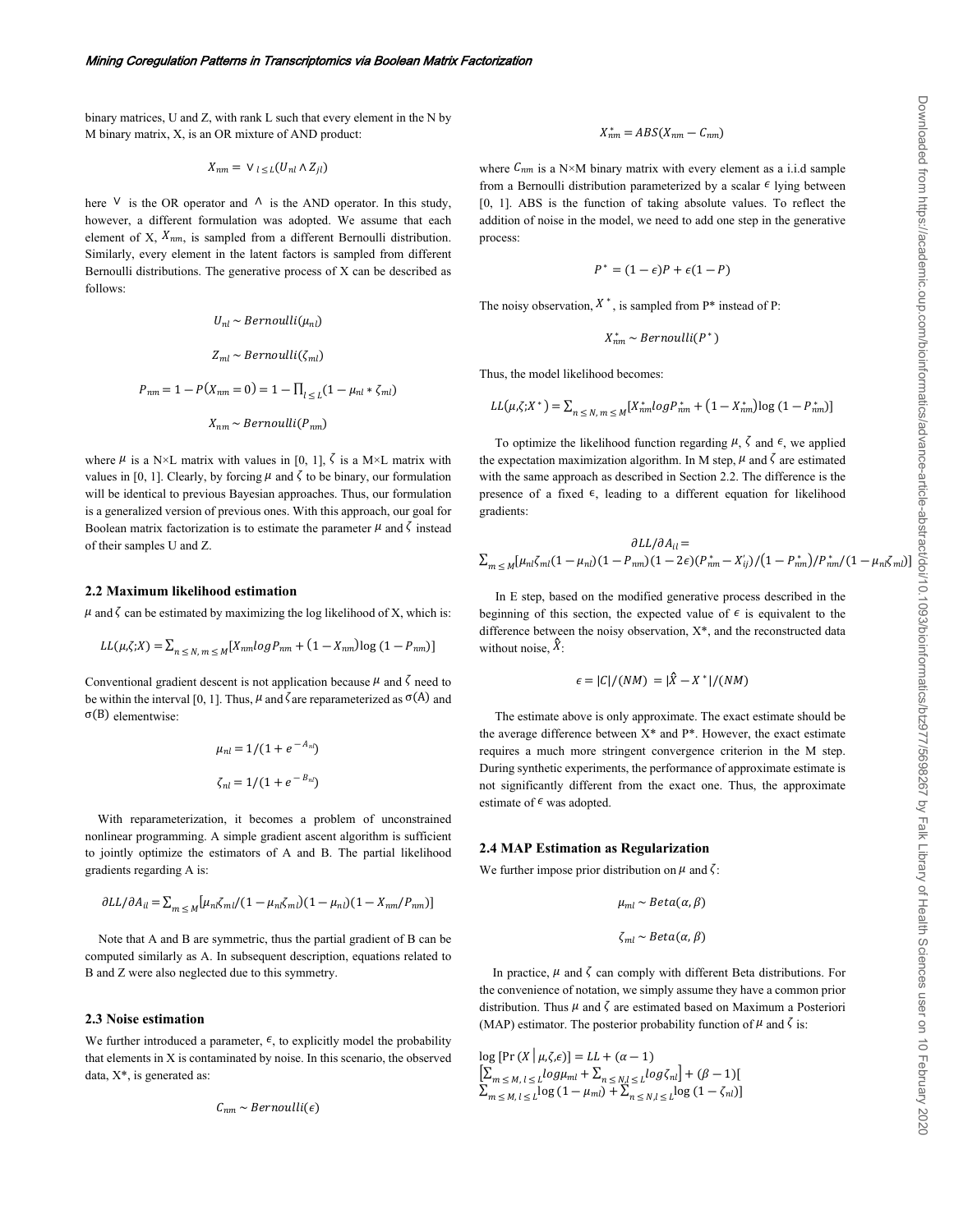where LL is described in Section 2.3. We applied gradient ascent to the objective function. The partial gradient for Pr  $(X | \mu, \zeta, \epsilon)$  is:

$$
\partial \Pr(X | \mu, \zeta, \epsilon) / \partial A_{nl} = \partial L L / \partial A_{nl} + (\alpha - 1)(1 - \mu_{nl}) - (\beta - 1)\mu_{nl}
$$

Clearly, when  $\alpha$  and  $\beta$  are set to 1, the MAP estimator will be identical to the maximum likelihood estimator. When  $\alpha$  and  $\beta$  \$ are larger than 1, latent factors will be skewed towards 0.5; when  $\alpha$  and  $\beta$  are less than 1, latent factors are pushed towards 0 or 1. Alternatively, the entropy of  $\mu$ and  $\zeta$  can be used as penalty and the objective becomes minimizing KL divergence. However, users can push the sparsity of latent factors by making  $\alpha$  and  $\beta$  asymmetric, which is not available with entropy.

#### **2.5 Handling missing values**

As briefly mentioned in Section 2.1, our approach to matrix completion is simple. During training, parameters are only updated based on the gradients from the observed data points. When convergence is reached, missing data are imputed by the reconstructed data without noise.

## **2.6 Model Selection**

During synthetic experiments, we found that minimum Akaike information criterion (AIC) always corresponded to the correct number of factors. Thus, the number of Boolean factors in real data experiments was chosen based on AIC:

$$
AIC = 2(N + M)L - 2\log \left[ \Pr \left( X \mid \mu, \zeta, \epsilon \right) \right]
$$

where  $\log [\Pr(X | \mu, \zeta, \epsilon)]$  is the objective function of the model. Thus, it can be easily calculated.

#### **2.7 Implementation**

The pseudo code for the model proposed in this study is shown in Algorithm 1. In addition to the theoretical aspects illustrated in previous sections, here we illustrated several practical decisions based on the algorithm's performance during synthetic experiments: (1) resilient propagation on full batch was adopted to optimize the estimator of latent factors. This is because of its superior performance in terms of convergence rates and optimum loss when compared to vanilla gradient ascent, SGD, and ADAM; (2) the convergence criteria for M-step is whether the reconstructed data is the same as the previous iteration; (3) the priors,  $\alpha$  and  $\beta$ , are set to 0.95 across all the experiments, slightly pushing parameters towards 0 and 1; (4) parameters A and B were clipped after each update, meaning that all of them are bounded within [-5, 5]. This is necessary given the setting of priors and the convergence criteria.

As for the computational complexity, the most time-consuming step is to compute the partial gradient for each element in the factor. The computational complexity in one iteration is O(NML). The size of latent factors, L, is fixed and usually small. Thus, the complexity of our algorithm is still linear to the size of the matrix.

```
Input : X an N \times M binary matrix; L number of latent factors;
           \alpha, \beta, Beta priors
Output: \mu, \zeta, latent factors; \epsilon, flip probability
\epsilon \leftarrow 0;
A^{M \times L} \leftarrow Gaussian(mean = 0, std = 0.01);B^{N \times L} \leftarrow Gaussian(mean = 0, std = 0.01);while |\epsilon - \epsilon^*| > 1e - 3 do
   \epsilon \leftarrow \epsilon^*while True do
       X' \leftarrow Reconstruct(A, B);G_A^{M \times L}, G_B^{N \times L} \leftarrow ComputeGradient(X, A, B, \epsilon);A^*, B^* \leftarrow RPROP(A, B, G_A, G_B);if X' == Reconstruct(A^*, B^*) then break
       A \leftarrow clip(A^*);
       B \leftarrow clip(B^*);end
   \epsilon^* \leftarrow Diff(X, Reconstruct(A, B));end
return \sigma(A), \sigma(B), \epsilon
```
**Fig. 3.** Results of synthetic experiments. (A) is the reconstruction error (8% max) of synthetic data in 3.1.1 when Bernoulli priors varied. Synthetic matrices were  $1000 \times 1000$ with rank 5. BEM (Left) is the algorithm proposed in this study; MP (right) is short for



message passing; LOM (middle) is the Logical factorization machine. (B) is the correctly inferred fraction on synthetic data, Y axis ranged from 1.00 to 0.65.

## **3 Results**

Our algorithm was compared with the message passing approach (Ravanbakhsh *et al.*, 2016) and the full Bayesian approach (Rukat *et al.*, 2017), referred to as LoM/OrM below. The Bernoulli prior for the two algorithms were estimated using empirical Bayes approach described in (Rukat *et al.*, 2017). During synthetic experiments, we evaluated the three algorithms on two tasks: noisy matrix factorization and noisy matrix completion. In real data experiment, the three algorithms were compared by the subtype classification accuracy on RNAseq datasets from TCGA (Tomczak *et al.*, 2015). Finally, we demonstrated our algorithm's realworld application to two datasets generated by scRNAseq and in situ hybridization (ISH) respectively.

### **3.1 Synthetic Experiment**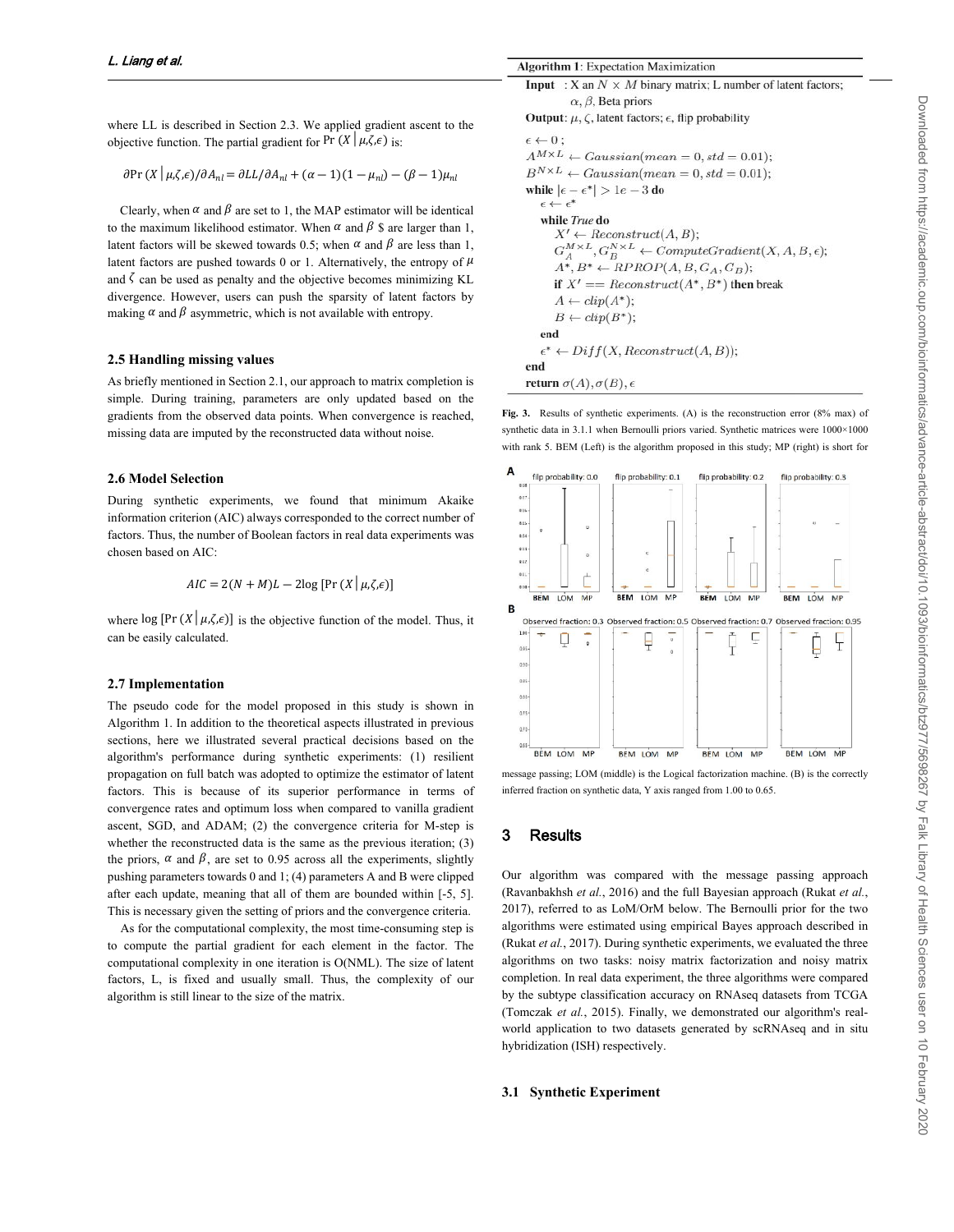The observed matrices with noise, X\*, were synthesized based on the same sampling scheme as our probabilistic problem formulation, except that each scalar value in latent factors were samples from a uniform distribution on interval [P-0.3, P+0.3]. P was determined by the preset matrix density Pr(X=1):

$$
Pr(X = 1) = 1 - (1 - P^2)^L
$$

#### **3.1.1 Matrix factorization**

We evaluated the three algorithms on five different noise levels (flip probability): 0.0, 0.1, 0.2, 0.3. The sampling scheme was repeated 10 times for each noise level. The performance was measured by the reconstruction error rates, which is comparing the reconstructed matrix with the synthesized matrix without noise:

$$
err = |\hat{X} - X|/(NM)
$$

 As shown in Fig. 3A, although EM algorithm is likely to reach a local optimum, the performance of BEM is more stable across different noise levels compared with the other probabilistic approaches. BEM has achieved zero error in 9 out of 10 synthetic datasets with lower noise levels (flip probability  $\leq 0.3$ ), while the other two can only perfectly reconstruct the noiseless matrix in 6 to 9 synthetic samples. However, when the flip probability is above 0.3, LoM performed slightly better than message passing and BEM. Such comparison results remained the same when matrix density was 0.3 and 0.7 (see supplement Fig 1  $\&$  2).

 When tested against various matrix size and Boolean ranks, the degree of freedom versus sample size,  $(N + M)L/(NM)$ , is important for the relative performance of BEM. As shown in supplement Fig 3, when Boolean rank was increased from 5 to 10, LoM achieved the best performance across different noise levels. However, when matrix sizes increased from 1000 to 2500 (Supp Fig 4), LoM's performance has a much greater variance than message passing and BEM.

#### **3.1.2 Matrix completion**

We evaluated the three methods with various observed fraction (i.e. 30%, 50%, 70%, 95%). Synthetic data was generated with the same sampling scheme as above. The noise was set at 20%. All the algorithms were evaluated by the fraction of correctly inferred values. As shown in Fig. 3B, LoM accurately inferred 5% more of the missing data when the fraction of observed data is less than 30%.

In summary, BEM outperformed other Boolean matrix factorization method when noise level is less than or equal to 30% and the size of the matrix is sufficiently large relative to the number of latent factors Since most gene expression datasets satisfy these conditions, BEM is more applicable to transcriptomic data than other Boolean matrix factorization methods.

#### **3.2 Real data experiments**

#### **3.2.1 Classification of breast cancer subtypes**

We downloaded transcriptomic profiles of breast cancer patients from TCGA (Tomczak *et al.*, 2015). The dataset contained 1095 tumor samples and 114 normal samples. Each sample is a transcriptomic profile of 19665 genes Expression values in the matrix was log(count+1), where the count was TPM values. Assuming that expression of normal genes complied with Normal distribution, we can calculate the Z score for each gene in the tumor sample by:

$$
Z_i = (E_i - \mu_i) / \sigma_i
$$

where  $\mu_i$  is the mean of gene i in normal samples and  $\sigma_i$  is the standard deviation of gene i in normal samples. Each individual expression, x, was determined as differential expression (1) or not (0) with two criteria: (1) absolute fold change between x and the normal mean was larger than 2; (2) the Z score of x was larger than 1.645, corresponding to the one-sided normal p value of 0.05.

From this binary matrix, 15 factors were extracted with our algorithm and others for comparison. The number of factors was determined by AIC. To examine the effectiveness of BEM, we investigated the proportion of patient subtypes in the factors on the samples' side.

To compare the performance of these factorization methods, we used factors about the samples (or meta-samples) as features for tumor subtype classification. Non-negative matrix factorization (NMF) was also included for comparison. Classification was conducted with Multinomial logistic regression. Both NMF and logistic regression come from a python package named "scikit-learn". Performance was evaluated with leave-oneout cross validation. As shown in Table. 1, our algorithm has achieved the highest classification performance among algorithms for Boolean matrix factorization.

**Table 1.** Breast cancer subtype classification accuracy

| Matrix Factorization Accuracy (%) |      |  |
|-----------------------------------|------|--|
| <b>BEM</b>                        | 81.3 |  |
| MP                                | 77.7 |  |
| LoM                               | 77.8 |  |
| NMF                               | 50   |  |

**Table 2.** Accuracy for each subtype with 15 factors

| Subtype      | Normal | LumA | LumB | Her <sub>2</sub> | Basal |
|--------------|--------|------|------|------------------|-------|
| # of Samples | 23     | 47   | 190  | 64               | 140   |
| LoM          | 0.0    | 81.1 | 74.7 | 48.4             | 98.5  |
| <b>MP</b>    | 0.0    | 91.1 | 53.7 | 53.1             | 94.3  |
| <b>BEM</b>   | 34.8   | 88.7 | 64.7 | 65.6             | 96.4  |



**Fig. 4.** Each column shows the proportions of each cell type in one factor.

 We further investigated classification accuracy with other Boolean matrix factorization methods in each tumor subtype. As shown in Table. 2, all the Boolean matrix factorization methods achieved high accuracy in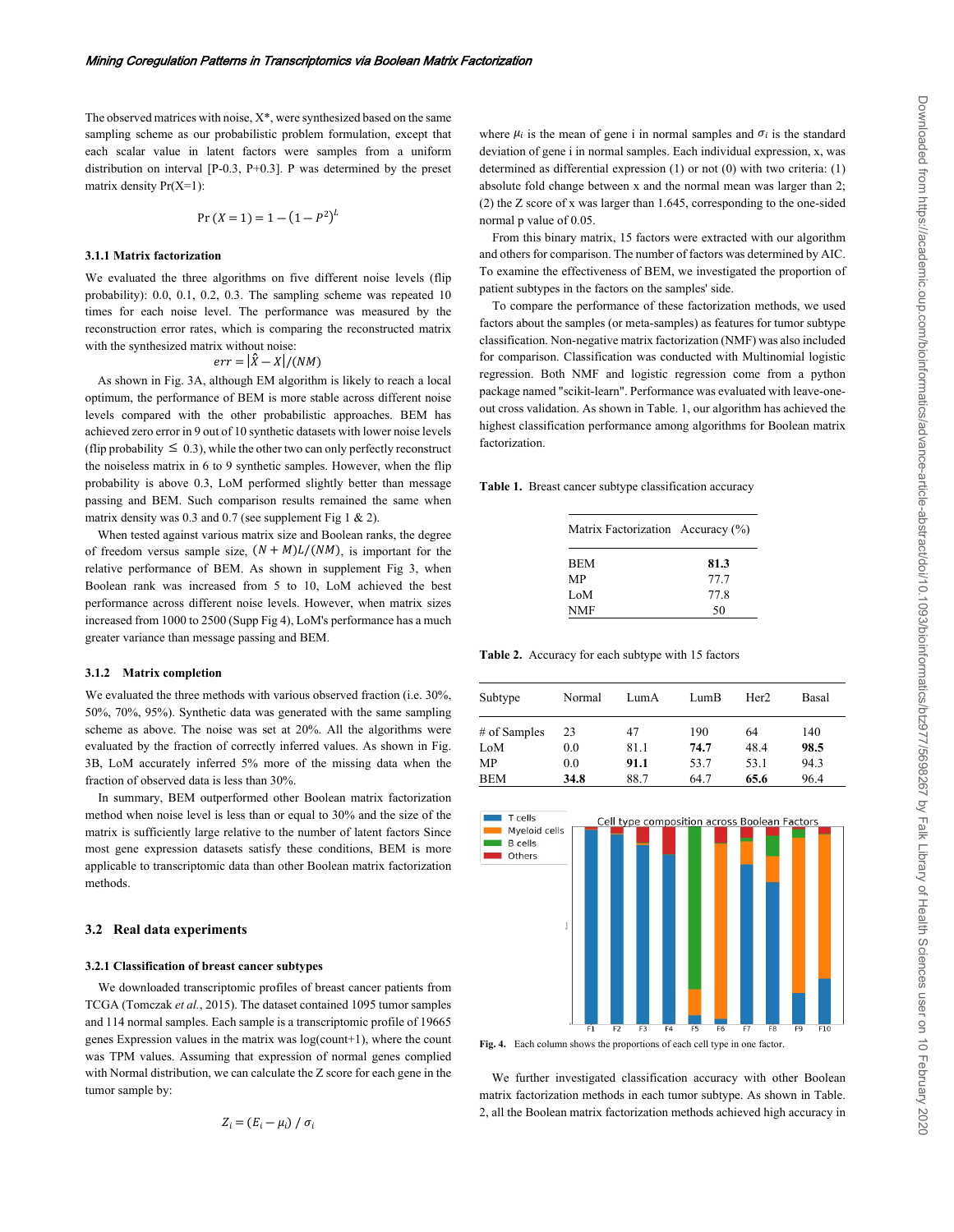the subtype of LumA and Basal. It indicates the genes expression data and the subsequent differential expression analysis has provided abundant discriminative information about the two subtypes. However, LoM and Message Passing are not able to discriminate Her2 and Normal-like tumors effectively while BEM is somewhat capable of. This result showed that by getting rid of assumptions about factors' sizes, BEM is more likely to capture subtle patterns that have greater variance on factor sizes.

#### **3.2.2 Cell type deconvolution from single cell RNAseq**

The single cell RNAseq data about melanoma patients was collected from Gene Expression Omnibus (GSE120575). This dataset contained 55737 genes on 16291 cells across 48 patient samples. On average 339 cells were measured in each sample. 19 samples were measured before therapy and were used to predict therapy responsiveness. The rest were measured after therapy.

 The expression values were encoded as 1 if the gene has nonzero expression values, otherwise 0. Genes that expressed in less than 1% of the cells or over 99% of the cells were removed. Only 10474 genes remained for matrix factorization analysis. We chose 10 factors based on the Akaike information criteria (AIC), which is close to the choice of 11 clusters in the original study. The R package, "ccfindR"(Woo *et al.*, 2019), was also used to perform non-negative matrix factorization (NMF) and its variation (vbNMF). Model likelihood for vbNMF did not change significantly as the number of factors increased from 9 to 12. Thus, we still used 10 factors for both NMF approaches. We constructed the gold standard for major cell types from the marker gene sets provided in the original study (Sade-Feldman *et al.*, 2018). In addition, due to high overlap in the gold standard, CD4 T cells and CD8 T cells were merged into T cells (87.8% of CD8 T cells were also CD4 T cells); cDCs dendritic cells, pDCs, macrophage, neutrophils, and myeloid were merged as myeloid cells. (Over 50% of each of these cell types were also classified as myeloid cells). 3764 cells that cannot be classified by the gold standard marker genes were excluded in this step. Note that the excluded cells were still used in matrix factorization analysis and subsequent responsiveness prediction. Cell types with small cell counts and little overlap with each other were simply denoted as "Others" in Fig. 4.



**Fig. 5.** The distribution of responders (blue) and nonresponders (brown) over aggregated Boolean factor values. Bins in deep brown is the overlapping proportions. Nonresponders tend to have higher aggregated values in factor 1 and factor 3, while responders have higher values in factor 2. However, this is not statistically significant due to limited sample size (19 samples.)}

 The cell-side factors were dichotomized with 0.5 as cutoff. After dichotomization, if the factor value of the ith cell in the jth factor was 1, then the ith cluster contained the ith cell. Clearly, the clusters were not mutually exclusive. As shown in Fig. 4, the first four factors corresponded to T cells exclusively (from 98.7% to 85.9%). 94.2% of T cells belonged to at least one of these four factors. The fifth factor corresponded to myeloid cells mostly (97.1%). Also 77.6% of myeloid cells belonged to this factor. The sixth factor corresponded to B cells mostly (82.9%). And

97.7% of B cells belonged to this factor. The other four factors were mixtures of various cell types, which might capture cellular functions across cell types. It showed that our algorithm was able to identify high levels of expression patterns accurately.

 We also aggregated the factors on the cell side into sample level features by taking average of all the factor values in cells belonging to the same sample. (Note that even cells that cannot be classified by markers were included). Aggregation was performed with both our Booelan factors and the NMF factors. These aggregated values for 19 samples before therapy were used as features in logistic regression to predict responsiveness of patients. The target variable was binary, either responsive, or nonresponsive. The accuracy was evaluated with leave-one-out cross validation. As shown in Table. 3, using the 10 features from our algorithm was significantly better than the original cell type information. our algorithm had probably extracted information related to therapy responsiveness beyond merely cell types.

We further performed transcription factor (TF) enrichment analysis and gene ontology (GO) enrichment analysis on factors on the gene side to investigate therapy related gene regulation mechanism. More specifically, we analyzed the four factors that consists of T cells. Listed in Table. 4&5, were the top TFs and GOs significantly enriched (P<0.001). Factor 1 and factor 3 were similar as they shared one transcription factor (EZH1) and one Biological process (cytokine-related). Research (Abdalkader *et al.*, 2016) suggested that the absence of EZH1 was important in controlling proliferation / resting of lymphoid cells. The disruption of EZH1 / EZH2 ratio signified abnormal immune cell state. Factor 1 might represent T cells in response to INF-gamma, the viral response. We further analyzed genes uniquely activate in factor 3 to distinguish the two. It seemed factor 3 may capture expression patterns of T cells in hypoxia. Actually, patients with high aggregated values in these two factors tended to be nonresponders. We suspected that the presence of imbalanced EZH1/EZH2 ratio and hypoxia have negative effects on patient responsiveness. Factor 2 was characterized by IL-21 response, which activates T cell. Patient with high Factor 2 values tended to be responders. This was consistent with current knowledge ((Santegoets *et al.*, 2013). Two enriched TFs in factor 2, IKZF4 and FOXP3, often collaborated in immunosuppressive activities (Jia *et al.*, 2019). Since the two TFs were enriched for knockout experiment, the expression pattern of factor 2 indicated the immunostimulatory state of immune cells. The enrichment analysis, combined with Fig. 5, showed that the three T cell dominant factors described above had captured distinct expression patterns that could discriminate immunotherapy responsiveness.

**Table 3.** Prediction accuracy of immunotherapy responsiveness

| Features                                | Accuracy $(\% )$ |
|-----------------------------------------|------------------|
| Gold standard cell type                 | 42.1             |
| Aggregated NMF factors                  | 474              |
| Aggregated vbNMF factors                | 474              |
| Aggregated Boolean factors (continuous) | 63.2             |
| Aggregated Boolean factors (0.5 cutoff) | 78 9             |

**Table 4.** TF Enrichment analysis of single cell gene factors

| Genes' factors | Size of enriched genes | <b>Enriched TFs</b>               |
|----------------|------------------------|-----------------------------------|
|                | 407<br>260             | EZH1; FOXP3<br>IKZF4; XBP1; FOXP3 |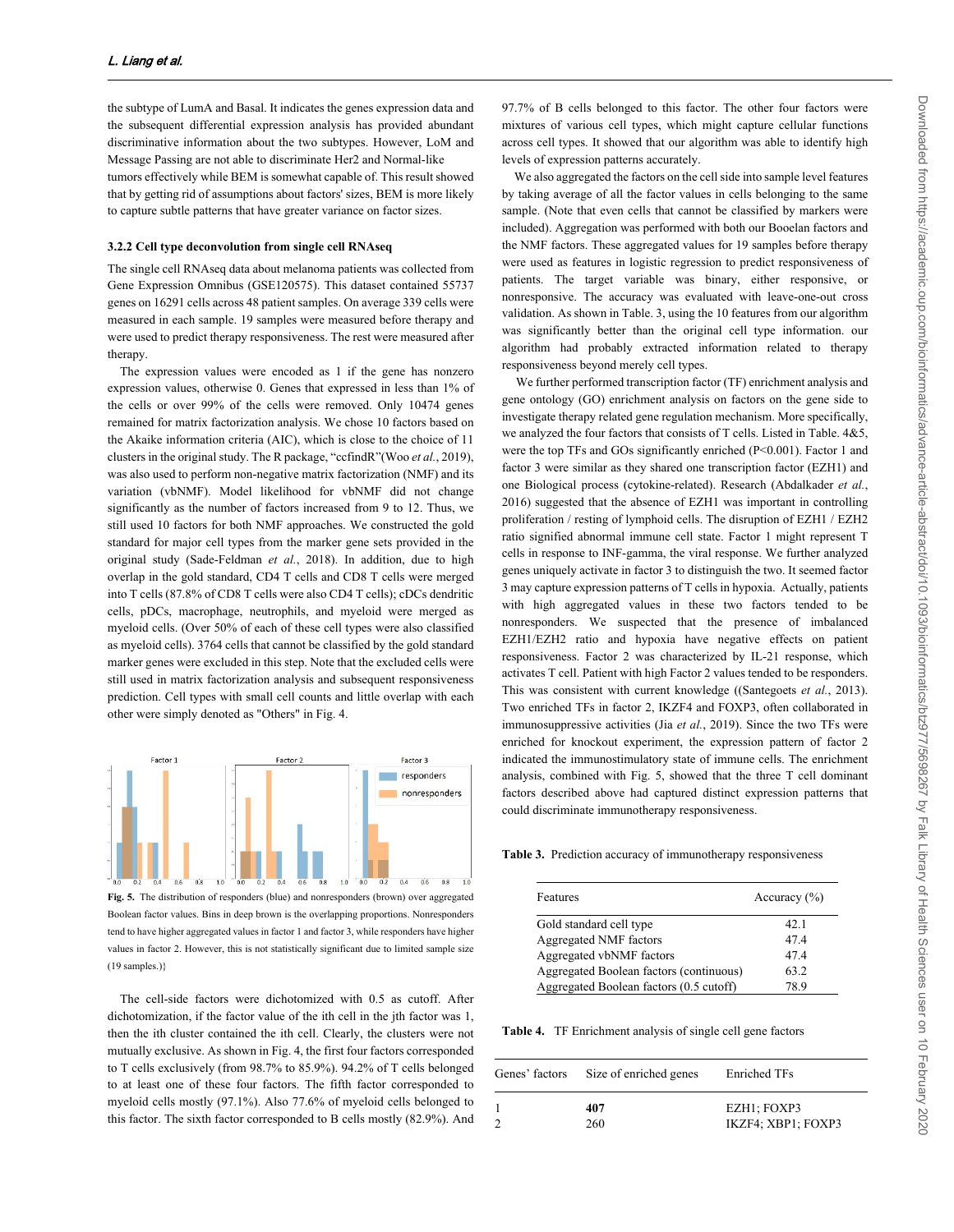|                | 834 | EZH1; NKX25; MEIS2  |
|----------------|-----|---------------------|
| $\overline{4}$ | 316 | ZBTB7B; STAT1; XBP1 |
| 3(unique)      | 492 | NK X 25             |

**Table 5.** GO Enrichment analysis of single cell gene factors

| Factors | Enriched GO                                                                                            |
|---------|--------------------------------------------------------------------------------------------------------|
|         | cellular response to interferon-gamma (GO:0071346)<br>cytokine-mediated signaling pathway (GO:0019221) |
|         | T cell activation (GO:0042110)<br>interleukin-21-mediated signaling pathway (GO:0038114)               |
|         | T cell receptor signaling pathway (GO:0050852)<br>cytokine-mediated signaling pathway (GO:0019221)     |
| 4       | transcription regulation in response to hypoxia (GO:0061418)<br>neutrophil degranulation (GO:0043312)  |
|         | $3$ (unique) T cell activation $(GO:0042110)$                                                          |





**Fig. 6.** 2-factorization of spatial transcriptomics in mouse hippocampal formation.



**Fig. 7.** 10-factorization of spatial transcriptomics in mouse hippocampal formation.

#### **3.2.3 Segmentation of Spatial Transcriptomics**

Spatial transcriptomic data about hippocampal formation in adult mouse brain was downloaded from Allen Brain Atlas (Lein *et al.*, 2007). Our selected region had 2510 voxels. Each voxel contained an expression profile of 19908 genes. Gene expression values were measured with in situ hybridization (ISH) technology. As shown in supplement Fig. 5, the number of non-expressed genes was consistent within the same Sagittal section. Thus, we believed that most of non-expressed genes are actually missing values and masked them as is. Sagittal sections with less than 3000 expressed genes were excluded from the analysis. Nonzero expressions were dichotomized based on individual average of each gene. Clearly, this dataset contained both missing values and noisy measurements, which was suitable to test our algorithm's performance.



**Fig. 8.** 10-factorization of spatial transcriptomics mapped to two high level anatomical labels

 Several different sizes of latent factors were attempted, including 2, 5, 10, and 15 factors. As shown in Fig. 6&7, our algorithm produced spatially tight clusters without the aids of spatial information. We also tried 5 factors, 15 factors and 30 factors, the voxels assigned to each factor were still close together (see Supp Fig 6-10).



**Fig. 9.** 10-factorization of spatial transcriptomics mapped to seven low level anatomical labels

We also investigated the alignment of our voxel factors with the anatomical labels. On a high-level anatomical category (Fig. 8), most factors were dominant in either hippocampal region or retro hippocampal region, except factor 1 and factor 10. These two factors might represent the area bridging the two parts or expression patterns unrelated to anatomy labels. With finer granularity (Fig. 9) factor 1 and factor 10 were indeed a mixture of different areas. Other factors seemed to be somewhat aligned with anatomical structure. Only two out of seven labels were dominant in most of those factors.

#### **4 Discussion**

In this study, we presented BEM, a new Boolean matrix factorization (BMF) algorithm free of assumptions about Boolean factors' sizes. Synthetic results showed that our algorithm outperformed recent BMF algorithms (Rukat *et al.*, 2017; Ravanbakhsh *et al.*, 2016). When looking into classification accuracy in each breast cancer subtype (Table. 2), BEM is able to detect some signals from minor groups including normal-like subtype and HER2, where LoM and Message passing ignored. This showed that by removing the assumption of factor shape, BEM can capture coregulation patterns even with the issue of class imbalance.

When comparing with NMF, BEM performed much better in terms of accuracy in both cancer subtype classification and immunotherapy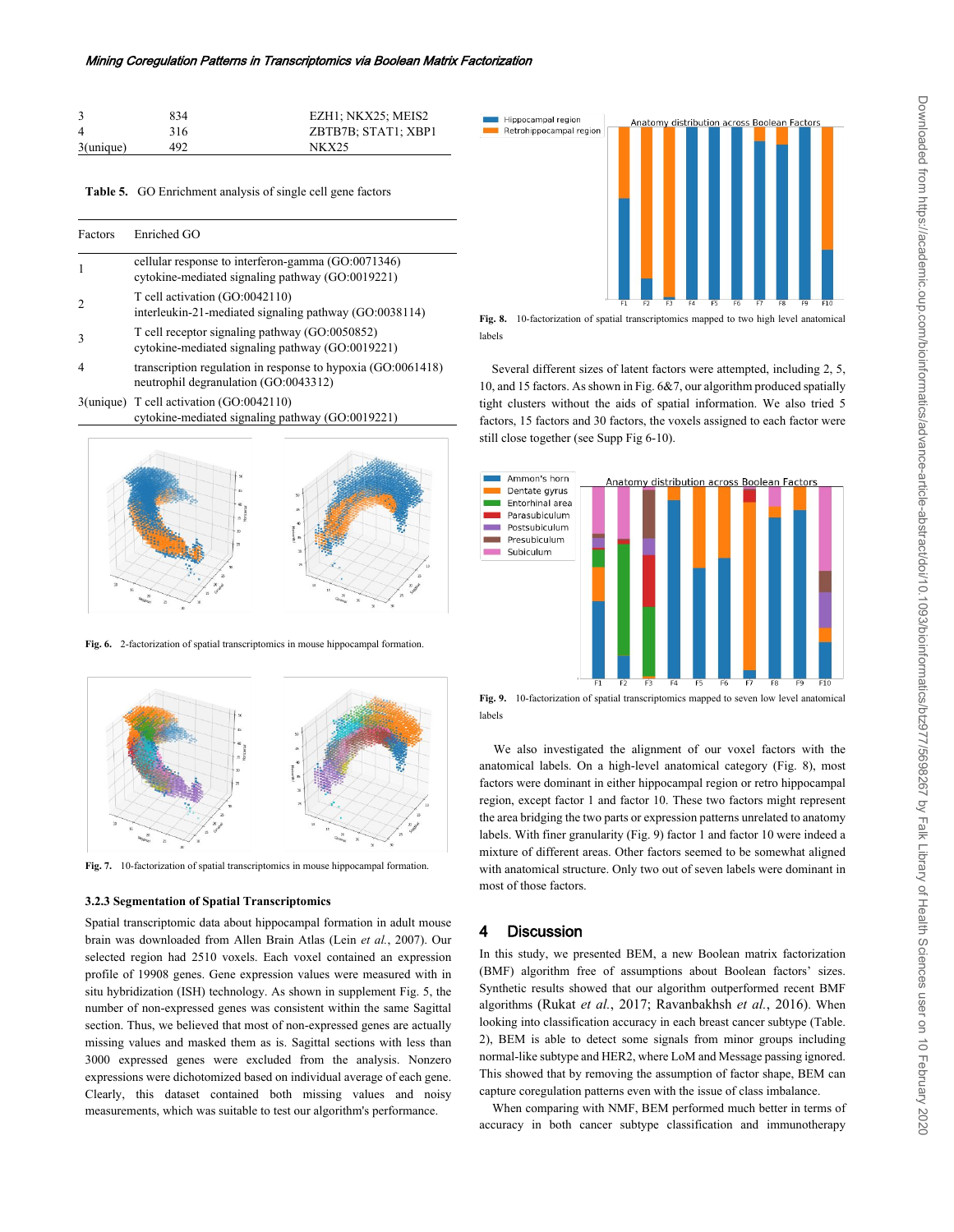responsiveness prediction. Although NMF has been widely used in transcriptomic data analysis and yielded fruitful insights (Zhu *et al.*, 2017; Woo *et al.*, 2019; Noto *et al.*, 2017), our results supported that the Boolean mechanism illustrated in Fig. 1 is more aligned with the biological mechanisms in transcriptomics than the linear relationship assumed in NMF. However, given the vast research efforts in NMF, there are many techniques that Boolean factorization can borrow and adapt. For example, ccfindR(Woo *et al.*, 2019) has adopted the Bayes factor approach to select the number of latent factors. Similarly, BEM also incorporated the AIC metric to assist users in model selection. However, we have not yet established an effective way to rank genes like the D-score proposed in NMFEM (Zhu *et al.*, 2017). Since a gene-side factor often has thousands of genes activated. Future research need to investigate how to select discriminative genes from latent Boolean factors.

When analyzing gene expression data with BEM, binarization is the most important preprocessing step. In the real data experiment, we demonstrated three different binarization strategies for different types of transcriptomic data. We recommend future users to consider three aspects when performing binarization: (1) the semantics of binary values. For example, in TCGA breast cancer analysis, binary values indicated the status of differential expression. But in scRNA-seq, binary values corresponded to expression and non-expression; (2) the presence of missing values. For example, we determined that the sparsity in spatial transcriptomics were mostly missing values and masked all as missing instead of actually being 0; (3) if users are certain that the data is multimodal by nature, then one-hot encoding should be adopted instead. For example, a gene G has states A, B, and C, then it should be encoded by 3 Boolean factors. If the first factor has 1, then G in the corresponding sample is in state A. However, the order among the modes would be lost. Therefore, when the data is ordinal, users need to decide to sacrifice the order information or multimodal information, otherwise BEM is not applicable.

Another potential issue in preprocessing is the integration of different datasets. Although BEM is not tested in this scenario, integrated datasets may result in mixed semantics of binary values. One way to deal with this is to regress out sample covariates and batch effects. The other is to perform binarization on each dataset separately.

In addition, users should be aware of two practical details. One is hyperparameter tuning. The hyperparameters in this algorithm, the Beta prior, should be set to 0.95 when binary factor values are preferred. If users need to estimate the uncertainty of the output, the Beta prior should be set to 1, hence the probabilistic estimates returned by the algorithm is not biased towards 0 or 1. The other is the step of noise estimation, since we assume that noise was symmetric. That is, the probability of 1 flipped to 0 is the same as that of 0 flipped to 1. When the error mechanism is known to be asymmetric, users have two ways to deal with such issues: (1) mask certain values to be missing values. Take scRNA-seq for instance, if we know that certain genes are prone to drop-out, then we may mask all its nonexpressed values as zeros; (2) estimate the probability with known binarization errors or prior knowledge. For example, if both single cell transcriptomic and proteomic profiles are available for the same condition, users can examine the dropout ratio of scRNA-seq with proteomic profiles about the same gene. Future research could further look into ways to alleviate such assumptions.

 Our algorithm is applicable to various high-throughput data as long as the tasks of latent variable inference can be represented as dense bipartite subgraph problem or the tiling problem. We applied BEM to three transcriptomic datasets generated with bulk RNAseq, single cell RNAseq, and ISH respectively. Given appropriate dichotomization, results in Bulk RNAseq and single cell RNAseq showed that BEM is able to extract

information related to expression patterns such as disease subtypes and cell types. Results in ISH expression data also indicated that our algorithm can extract neuron expression patterns without the aids of spatial information.

## **Funding**

This work has been partially supported by awards R00LM011673 and U54HG008540 from NIH. The project used the Hillman Cancer Bioinformatics Services and the UPMC Hillman Cancer Center Developmental Funding that are supported in part by award P30CA047904 from the NCI. The funders had no role in study design, data collection and analysis, decision to publish, or preparation of the manuscript.

*Conflict of Interest:* none declared.

#### **References**

- Abdalkader,L. *et al.* (2016) Aberrant differential expression of EZH1 and EZH2 in Polycomb repressive complex 2 among B- and T/NK-cell neoplasms. *Pathology*, **48**, 467–482.
- Berglund,E. *et al.* (2018) Spatial maps of prostate cancer transcriptomes reveal an unexplored landscape of heterogeneity. *Nat. Commun.*, **9**, 2419.
- Bergmann,S. *et al.* (2003) Iterative signature algorithm for the analysis of large-scale gene expression data. *Phys. Rev. E, Stat. Nonlin. Soft. Matter. Phys.*, **67**, 031902.
- Brunet,J.-P. *et al.* (2004) Metagenes and molecular pattern discovery using matrix factorization. *Proc. Natl. Acad. Sci. USA*, **101**, 4164–4169.
- Cheng,Y. and Church,G.M. (2000) Biclustering of expression data. *Proc. Int. Conf. Intell. Syst. Mol. Biol.*, **8**, 93–103.
- Hochreiter, S. et al. (2010) FABIA: factor analysis for bicluster acquisition. *Bioinformatics*, **26**, 1520–1527.
- Jia,H. *et al.* (2019) The expression of FOXP3 and its role in human cancers. *Biochimica et Biophysica Acta (BBA)-Reviews on Cancer*.
- Lein,E.S. *et al.* (2007) Genome-wide atlas of gene expression in the adult mouse brain. *Nature*, **445**, 168–176.
- Li,G. *et al.* (2009) QUBIC: a qualitative biclustering algorithm for analyses of gene expression data. *Nucleic Acids Res.*, **37**, e101.
- Neumann,S. (2018) Bipartite Stochastic Block Models with Tiny Clusters. In, *Advances in Neural Information Processing Systems*., pp. 3867–3877.
- Noto,T. *et al.* (2017) Genome-scale investigation of olfactory system spatial heterogeneity. *PLoS One*, **12**, e0178087.
- Padilha,V.A. and Campello,R.J.G.B. (2017) A systematic comparative evaluation of biclustering techniques. *BMC Bioinformatics*, **18**, 55.
- Patel, A.P. *et al.* (2014) Single-cell RNA-seq highlights intratumoral heterogeneity in primary glioblastoma. *Science*, **344**, 1396–1401.
- Paul,F. et al. (2015) Transcriptional heterogeneity and lineage commitment in myeloid progenitors. *Cell*, **163**, 1663–1677.
- Ravanbakhsh,S. *et al.* (2016) Boolean Matrix Factorization and Noisy Completion via Message Passing. In, *ICML*., pp. 945–954.
- Rukat,T. *et al.* (2017) Bayesian Boolean matrix factorisation. In, *Proceedings of the 34th International Conference on Machine Learning-Volume 70*., pp. 2969–2978.
- Sade-Feldman,M. *et al.* (2018) Defining T Cell States Associated with Response to Checkpoint Immunotherapy in Melanoma. *Cell*, **175**, 998–1013.e20.
- Saelens, W. et al. (2018) A comprehensive evaluation of module detection methods for gene expression data. *Nat. Commun.*, **9**, 1090.
- Santegoets, S.J. *et al.* (2013) IL-21 in cancer immunotherapy: At the right place at the right time. *Oncoimmunology*, **2**, e24522.
- Sørlie,T. *et al.* (2001) Gene expression patterns of breast carcinomas distinguish tumor subclasses with clinical implications. *Proc. Natl. Acad. Sci. USA*, **98**, 10869–10874.
- Stein-O'Brien, G.L. et al. (2018) Enter the Matrix: Factorization Uncovers Knowledge from Omics. *Trends Genet.*, **34**, 790–805.
- Tai,Y. *et al.* (2018) Gene co-expression network analysis reveals coordinated regulation of three characteristic secondary biosynthetic pathways in tea plant (Camellia sinensis). *BMC Genomics*, **19**, 616.